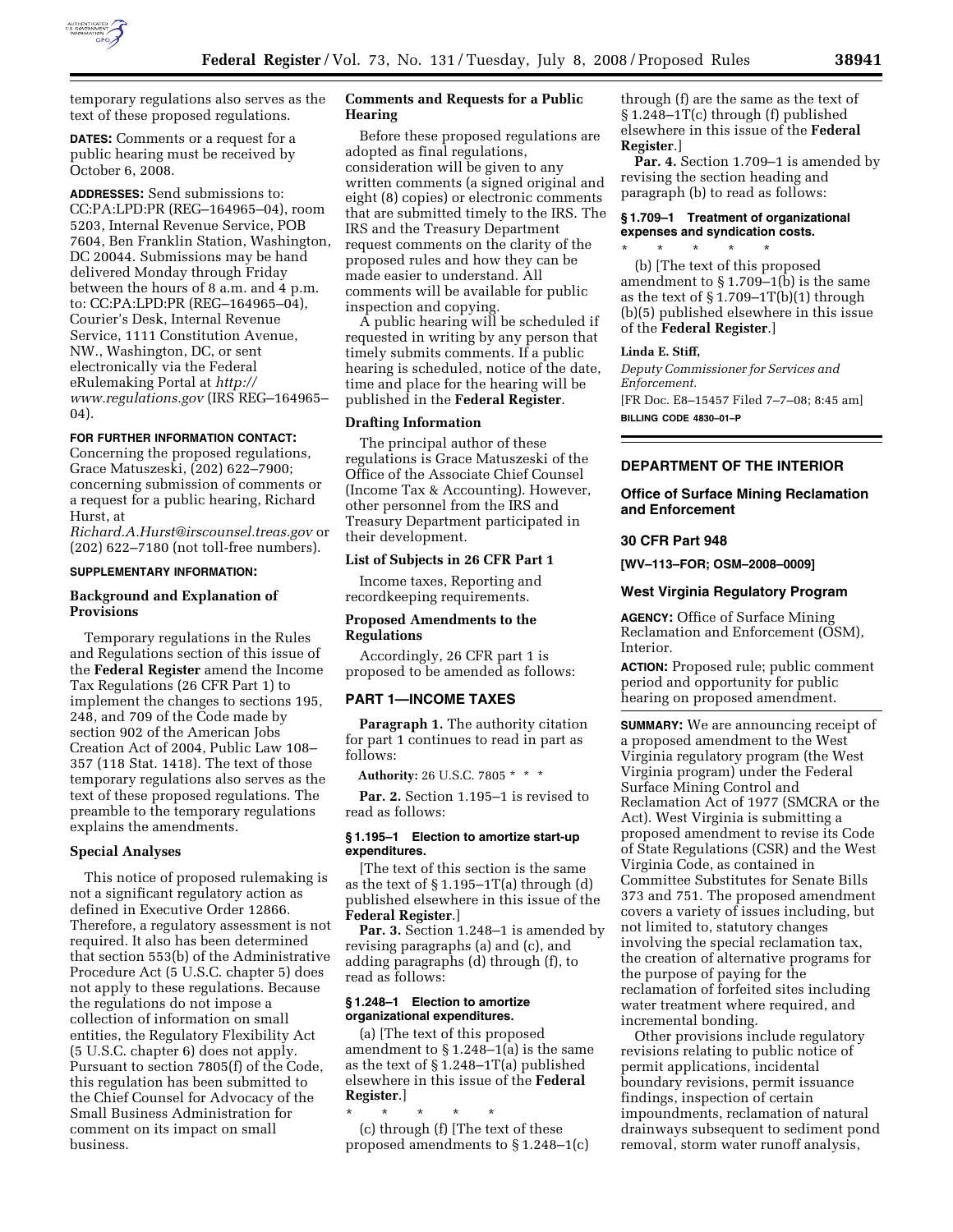contemporaneous reclamation standards regarding excess spoil fills and bonding of certain types of excess spoil fills, and effluent limits and bond releases on remining operations.

In addition, most blasting provisions have been removed from the State's Surface Mining Reclamation Regulations at Title 38 CSR 2 and will now only be found in the State's Surface Mining Blasting Rule at Title 199 CSR 1.

On June 16, 2008, OSM published in a separate **Federal Register** notice, an interim approval of the State's alternative bonding provisions at section 22–3–11 of the West Virginia Surface Coal Mining and Reclamation Act (WVSCMRA) that specifically relates to the special reclamation tax and the creation of the Special Reclamation Water Trust Fund. OSM will accept comments on all other provisions of the program amendment pursuant to this proposed rule notice. **DATES:** We will accept written comments until 4 p.m., EDT August 7, 2008. If requested, we will hold a public hearing on August 4, 2008. We will accept requests to speak until 4 p.m., EDT on July 23, 2008.

**ADDRESSES:** You may submit comments by any of the following two methods:

• *Federal eRulemaking Portal: http:// www.regulations.gov.* The proposed rule has been assigned Docket ID OSM– 2008–0009. If you would like to submit comments through the Federal eRulemaking Portal, go to *http:// www.regulations.gov* and do the following. Click on the ''Advanced Docket Search'' button on the right side of the screen. Type in the Docket ID OSM–2008–0009 and click the ''Submit'' button at the bottom of the page. The next screen will display the Docket Search Results for the rulemaking. If you click on OSM–2008– 0009, you can view the proposed rule and submit a comment. You can also view supporting material and any comments submitted by others.

• *Mail/Hand Delivery:* Mr. Roger W. Calhoun, Director, Charleston Field Office, Office of Surface Mining Reclamation and Enforcement, 1027 Virginia Street, East, Charleston, West Virginia 25301. Please include the rule identifier (WV–113–FOR) with your written comments.

*Instructions:* All submissions received must include the agency Docket ID (OSM–2008–0009) for this rulemaking. For detailed instructions on submitting comments and additional information on the rulemaking process, see the ''Public Comment Procedures'' in the **SUPPLEMENTARY INFORMATION** section of

this document. You may also request to speak at a public hearing by contacting the individual listed under **FOR FURTHER INFORMATION CONTACT** .

*Docket:* The proposed rule and any comments that are submitted may be viewed over the internet at *http:// www.regulations.gov.* Look for Docket ID OSM–2008–0009. In addition, you may review copies of the West Virginia program, this amendment, a listing of any scheduled public hearings, and all written comments received in response to this document at the addresses listed below during normal business hours, Monday through Friday, excluding holidays. You may also receive one free copy of this amendment by contacting OSM's Charleston Field Office listed below.

Mr. Roger W. Calhoun, Director, Charleston Field Office, Office of Surface Mining Reclamation and Enforcement, 1027 Virginia Street, East, Charleston, West Virginia 25301, Telephone: (304) 347–7158. E-mail: *chfo@osmre.gov.* 

West Virginia Department of Environmental Protection, 601 57th Street, SE., Charleston, WV 25304, Telephone: (304) 926–0490.

In addition, you may review a copy of the amendment during regular business hours at the following locations:

Office of Surface Mining Reclamation and Enforcement, Morgantown Area Office, 604 Cheat Road, Suite 150, Morgantown, West Virginia 26508, Telephone: (304) 291–4004 (By Appointment Only).

Office of Surface Mining Reclamation and Enforcement, Beckley Area Office, 313 Harper Park Drive, Suite 3, Beckley, West Virginia 25801, Telephone: (304) 255–5265.

**FOR FURTHER INFORMATION CONTACT:** Mr. Roger W. Calhoun, Director, Charleston Field Office, Telephone: (304) 347– 7158. E-mail: *chfo@osmre.gov.* 

### **SUPPLEMENTARY INFORMATION:**

I. Background on the West Virginia Program II. Description of the Proposed Amendment III. Public Comment Procedures IV. Procedural Determinations

## **I. Background on the West Virginia Program**

Section 503(a) of the Act permits a State to assume primacy for the regulation of surface coal mining and reclamation operations on non-Federal and non-Indian lands within its borders by demonstrating that its program includes, among other things, ''\* \* \* a State law which provides for the regulation of surface coal mining and reclamation operations in accordance with the requirements of the Act \* \* \*; and rules and regulations consistent with regulations issued by the Secretary pursuant to the Act.'' See 30 U.S.C.  $1253(a)(1)$  and  $(7)$ . On the basis of these criteria, the Secretary of the Interior conditionally approved the West Virginia program on January 21, 1981. You can find background information on the West Virginia program, including the Secretary's findings, the disposition of comments, and conditions of approval of the West Virginia program in the January 21, 1981, **Federal Register** (46 FR 5915). You can also find later actions concerning West Virginia's program and program amendments at 30 CFR 948.10, 948.12, 948.13, 948.15, and 948.16.

# **II. Description of the Proposed Amendment**

By letter dated April 8, 2008, and received electronically on April 17, 2008 (Administrative Record Number WV–1503), the West Virginia Department of Environmental Protection (WVDEP) submitted an amendment to its program under SMCRA (30 U.S.C. 1201 *et seq.*). The amendment consists of changes to the West Virginia Code of State Regulations (CSR) and the West Virginia Code, as contained in Committee Substitutes for Senate Bills 373 and 751.

Committee Substitute for Senate Bill 373 authorizes revisions to the State's Surface Mining Reclamation Regulations at 38 CSR 2 and its Surface Mining Blasting Regulations at 199 CSR 1. Committee Substitute for Senate Bill 373 was adopted by the Legislature on March 6, 2008, and signed into law by the Governor on March 28, 2008. West Virginia Code at paragraphs 64–3–1 (o) and (p) authorize WVDEP to promulgate the revisions to its rules as legislative rules. This amendment contains a variety of topics, including new language for technical completeness, sediment control, storm water runoff, blasting, excess spoil fills, bonding programs, water quality, seismograph records, and definitions. In addition, the amendment contains Committee Substitute for Senate Bill 751, which was adopted by the Legislature on March 8, 2008, and approved by the Governor on March 27, 2008. Committee Substitute for Senate Bill 751 amended and reenacted section 22–3–11 of the WVSCMRA. As mentioned above, OSM has approved, on an interim basis, under a separate **Federal Register** (73 FR 33884) notice a portion of the bill relating to the special reclamation tax and the Special Reclamation Water Trust Fund. Through this notice, we are requesting public comment on the remaining revisions to the State's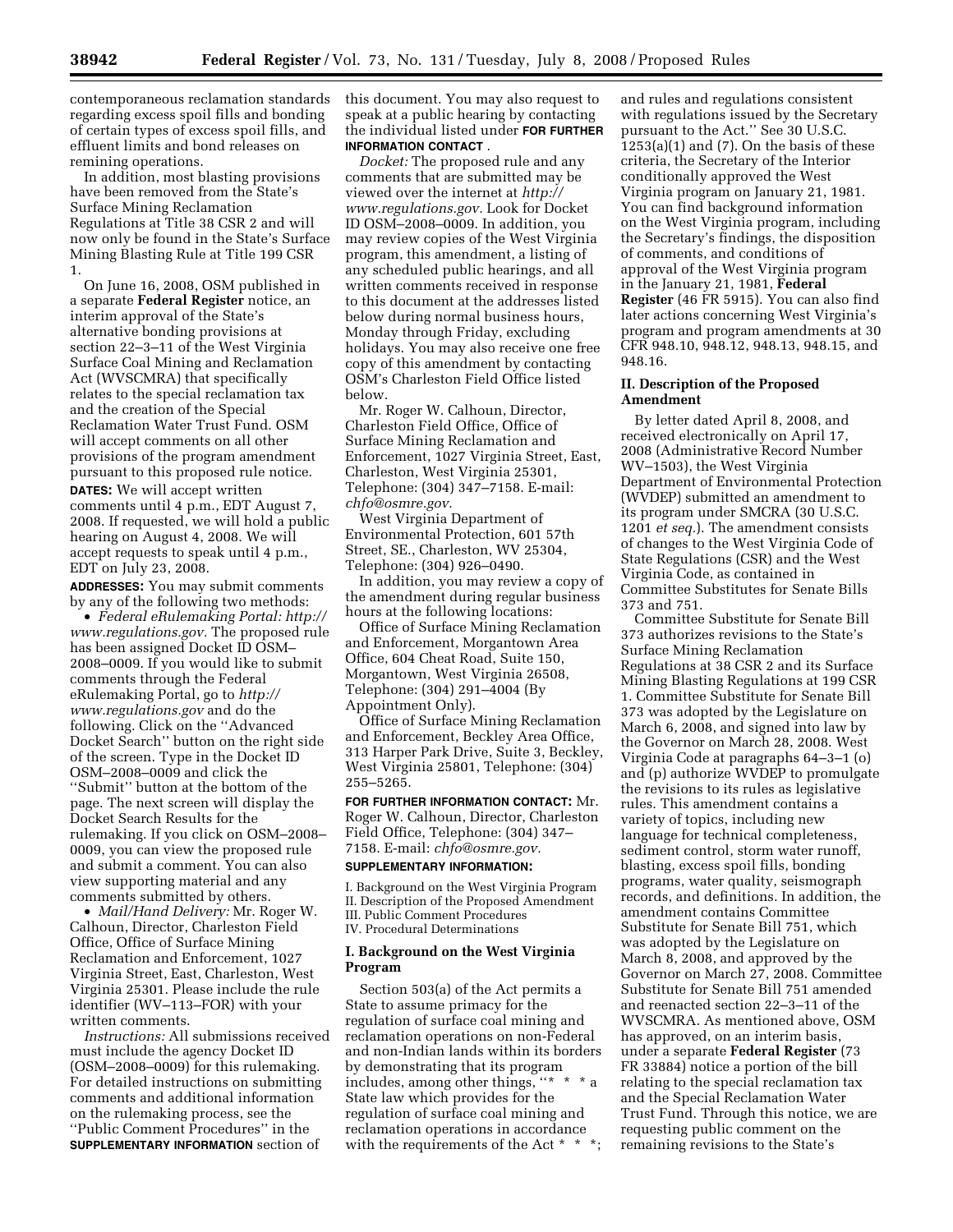alternative bonding system that are authorized by Committee Substitute for Senate Bill 751.

The amendment is intended to improve the effectiveness of the West Virginia program and to render the West Virginia program no less effective than the Federal regulations. Throughout this proposed amendment, nonsubstantive changes from ''Office'' to ''Secretary'', ''Office'' to ''office'', ''Office of Explosives and Blasting'' to ''Secretary'' are made but not listed in this Proposed Rule Notice.

Pursuant to Committee Substitute for Senate Bill 373, West Virginia proposes the following amendments to its Surface Mining Reclamation Regulations at Title 38 CSR 2:

1. CSR 38–2–3.2.g Notice of Technical Completeness

Notice of technical completeness is new language that is to be added to the State's regulations. It is to provide the public an opportunity to review and comment on a permit application once technical review is completed by the State and the application has been supplemented by the applicant after the close of the public comment period.

As amended, subparagraph 3.2.g is new and reads as follows:

3.2.g. Notice of Technical Completeness. After the Secretary deems a Surface Mine Application technically complete, the Secretary shall cause the applicant to advertise that the application is technically complete. The one time notice shall state that the application has been deemed technically complete by the Secretary and include a fifteen (15) day public review period: Provided, that, Notice of Technical Completeness is not necessary if the application was technically complete prior to the end of the comment period of the original advertisement or a decision is made within ninety (90) days of the end of the comment period or informal conference.

These proposed revisions fall under the provisions of Section 513 of SMCRA and 30 CFR 773.6.

# 2. CSR 38–2–3.29.a Incidental Boundary Revisions (IBRs)

This amendment proposes to delete language regarding incidental boundary revisions that provides ''or where it has been demonstrated to the satisfaction of the Secretary that limited coal removal on areas immediately adjacent to the existing permit''. This proposal is in response to earlier OSM concerns about the State's incidental boundary revision requirements. See the March 2, 2006, **Federal Register** for further explanation (71 FR 10768).

As amended, subparagraph 3.29.a reads as follows:

3.29.a. Incidental Boundary Revisions (IBRs) shall be limited to minor shifts or extensions of the permit boundary into noncoal areas or areas where any coal extraction is incidental to or of only secondary consideration to the intended purpose of the IBR. IBRs shall also include the deletion of bonded acreage which is overbonded by another valid permit and for which full liability is assumed in writing by the successive permittee. Incidental Boundary Revisions shall not be granted for any prospecting operations, or to abate a violation where encroachment beyond the permit boundary is involved, unless an equal amount of acreage covered under the IBR for encroachment is deleted from the permitted area and transferred to the encroachment area.

These proposed revisions fall under the provisions of 30 CFR 774.13(d).

3. CSR 38–2–3.32.b Findings—Permit Issuance

This amendment proposes to delete the following language at subparagraph 3.32.b relating to required written findings for permit issuance:

The Secretary will systematically prioritize the data collection and data compilation effort required by this paragraph on the ownership and control of violators in the following order: bond forfeitures, outstanding unabated cessation orders, delinquent civil penalties, and delinquent reclamation fees.

To accomplish this objective, the Secretary will utilize the data in the Federal Applicant Violator System, the Environmental Resources Information Network, the Mine Safety and Health Administration R.31 Data Base, and the Energy Information Administration Data Base together with such other information as may be readily available. In addition, the Secretary will make reasonable efforts to identify and include the Mine Safety and Health Administration identification number for sites on the violation listing.

As amended, subparagraph 3.32.b reads as follows:

3.32.b. Based on the information provided by applicants for surface mining permits pursuant to subdivisions 3.1.a, 3.1.b, 3.1.c, 3.1.d, 3.1.i, 3.1.j, and 3.1.k of this rule and any other reasonably available information, the Secretary will compile and maintain an accurate and up-to-date computerized listing of all persons who own or control surface mining operations with outstanding unabated cessation orders, delinquent civil penalties, delinquent reclamation fees, and bond forfeitures of record in the state since May 3, 1978. The listing will include, to the extent reasonably possible, all owners and controllers of the violator(s), described in subdivision 3.1.c of this rule. The Secretary will make reasonable efforts to determine the owners and controllers of the permittee, the operator if different from the permittee, and the lessor or mineral owner, where a contract mining situation exists. The procedures and listings described in this subsection do not apply to notices of violations and are subject

to rights of rebuttable presumption. The Secretary is not obligated to use this information to conduct a systematic review of all existing permits for the purpose of identifying and subsequently suspending those, if any, which may have been improvidently issued.

The Secretary will, using the computerized data bases, review prior to permit issuance all applications received after the effective date of this rule and make all reasonable efforts to determine at a minimum in each case whether outstanding violations (except for notices of violations), unabated cessation orders, delinquent civil penalties, and/or bond forfeitures exist on the part of the applicant, the owners or controllers of the operator, and the lessor and entities controlled by the lessor, (if the lessor retains rights to the coal after extraction) and, if so, withhold approval of the application until all violations are abated or otherwise resolved in accordance with the requirements of the Act and this rule.

Where the information in the subject data bases is incomplete and where the information is not available or has not been made available to the Secretary prior to issuance of the permit, the Secretary shall not be held in violation of any of the requirements of the Act and this rule. However, where it is later determined that permits were improvidently issued as a result of inadequate information in the subject data bases or other sources available at the time the permit is issued, the Secretary shall initiate the procedures set forth in subsection 3.34 of this section.

These proposed revisions delete unnecessary language and fall under the provisions of section 510 of SMCRA and 30 CFR 773.8 and 773.11.

4. CSR 38–2–5.4.e.1 Sediment Control: Inspections

This amendment proposes to remove the words ''Impoundments meeting'' after "30 CFR  $77.216(a)$ ." This revision is to delete language that OSM previously disapproved relating to impoundments. See the March 2, 2006, **Federal Register** for further explanation (71 FR 10771).

As amended, subparagraph 5.4.e.1 reads as follows:

5.4.e.1. A qualified registered professional engineer or other qualified professional specialist, under the direction of the professional engineer, shall inspect each impoundment or sediment control structure provided, that a licensed land surveyor may inspect those impoundments or sediment control or other water retention structures which do not meet the size or other criteria of 30 CFR 77.216(a); the Class B or C criteria for dams in Earth Dams and Reservoirs, TR– 60 or W. Va. Code § 22–14 *et seq*., and which are not constructed of coal processing waste or coal refuse. The professional engineer, licensed land surveyor, or specialist shall be experienced in the construction of impoundments and sediment control structures.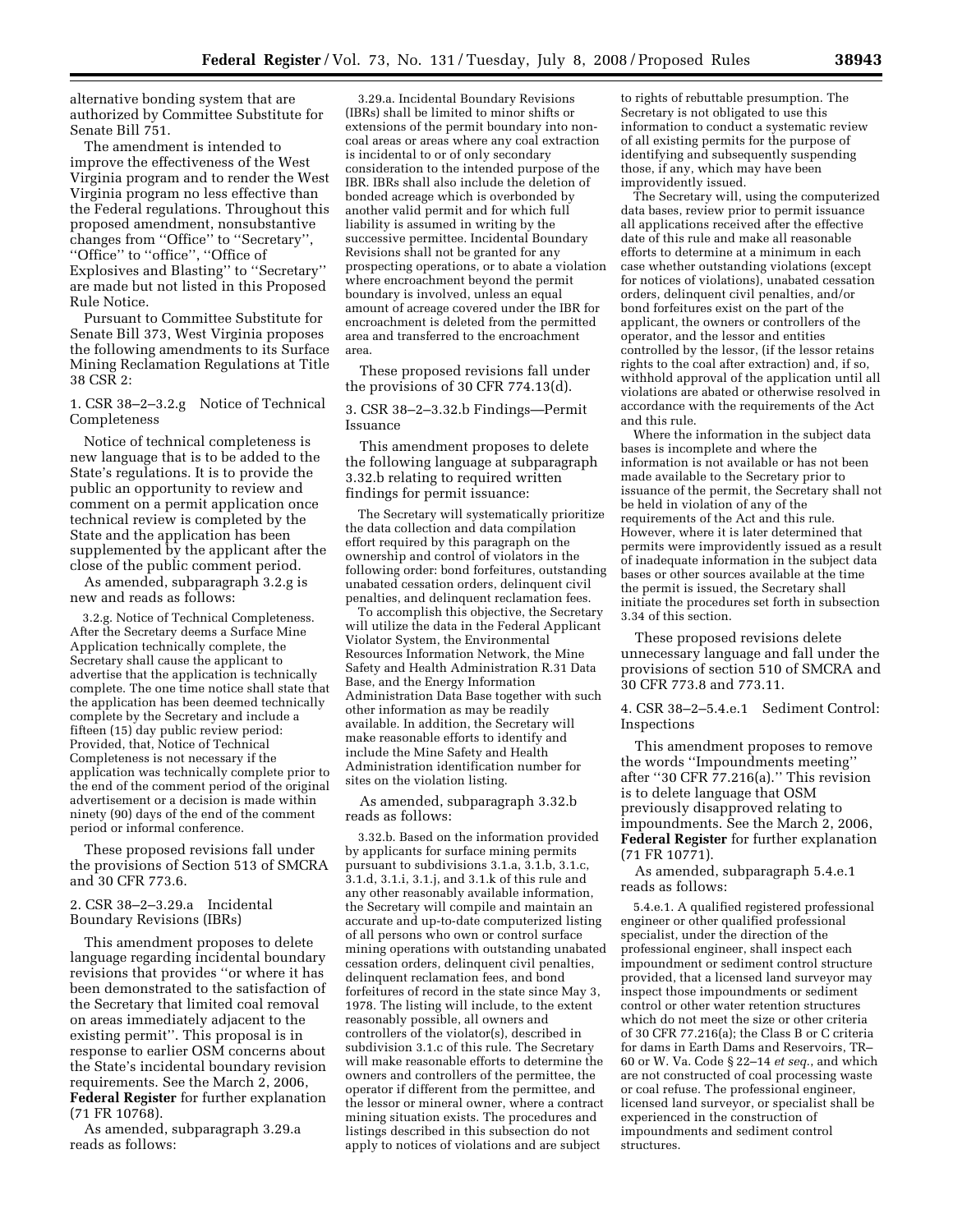These proposed revisions fall under the provisions of 30 CFR 816/ 817.49(a)(1).

5. CSR 38–2–5.4.h.2 Abandonment Procedures

This amendment proposes to delete language and add new language regarding the construction of natural drainways subsequent to sediment pond removal. WVDEP proposes to delete the following:

''The natural drainway shall be returned as nearly as practicable to its original profile and cross section with the channel sides and bottom rock riprapped up to the top of the channels banks. The riprap requirement may be waived where the bottom and sides of the channel consist of bedrock,'' and proposes to add the following:

The natural drainway shall be returned as nearly as practicable to its original pattern, profile, and dimensions and stabilized to control erosion and be in accordance with the reclamation plan. The reclamation plan should also take into consideration channel and bank stability and habitat enhancement. As amended, subparagraph 5.4.h.2

reads as follows:

5.4.h.2. Embankment type sediment dams, embankment type excavated sediment dams and crib and gabion dams, and all accumulated sediment behind the dam shall be removed from the natural drainway. The natural drainway shall be returned as nearly as practicable to its original pattern, profile, and dimensions and stabilized to control erosion and be in accordance with the reclamation plan. The reclamation plan should also take into consideration channel and bank stability and habitat enhancement.

These proposed revisions fall under the provisions of 30 CFR 816/817.56.

6. CSR 38–2–5.6.a Storm Water Runoff

This amendment proposes to clarify what operations may be exempt from conducting a ''Storm Water Runoff Analysis'' by adding the following language:

''Provided, however, an exemption may be considered on a case by case basis for mining operations with permitted acreage less than 50 acres. Furthermore, haulroads, loadouts, and ventilation facilities are excluded from this requirement. The storm water runoff analysis shall include''

As amended, subparagraph 5.6.a reads as follows:

5.6.a. Each application for a permit shall contain a storm water runoff analysis. Provided, however, an exemption may be considered on a case by case basis for mining operations with permitted acreage less than 50 acres. Furthermore, haulroads, loadouts, and ventilation facilities are excluded from this requirement. The storm water runoff analysis shall include the following:

These proposed revisions fall under the provisions of 30 CFR 780.21 and 784.14.

7. CSR 38–2–5.6.b Storm Water Runoff Plan

This amendment proposes to change the time period from twenty-four  $(24)$  to forty-eight (48) hours in which the monitoring results of a one (1) year, twenty-four (24) hour storm event or greater must be reported to the Secretary by the permittee.

As amended, subparagraph 5.6.b reads as follows:

5.6.b. Each application for a permit shall contain a runoff-monitoring plan which shall include, but is not limited to, the installation and maintenance of rain gauges. The plan shall be specific to local conditions. All operations must record daily precipitation and report monitoring results on a monthly basis and any one (1) year, twenty-four (24) storm event or greater must be reported to the Secretary within forty eight (48) and shall include the results of a permit wide drainage system inspection.

These proposed revisions fall under the provisions of 30 CFR 780.21 and 784.14.

8. CSR 38–2–5.6.d Phase-in Compliance Schedule

This amendment proposes to delete language regarding the phase-in compliance schedule for the submission of the storm water runoff analysis that expired in June 2006. Because the deadline for the submission of storm water runoff analysis has expired, the State is proposing to delete subparagraphs 5.6.d, d.1, d.1.a, d.1.b, d.1.c, d.1.d, and d.1.e.

There is no Federal counterpart for this proposed revision.

9. CSR 38–2–6 Blasting

This amendment proposes to remove duplication of rules for blasting at Section 6.

At Subsections 6.1 and 6.2, this amendment proposes to add, ''and be in accordance with the requirements with Surface Mining Blasting Rule, Title 199 Series 1.'' at the end of the subsections.

Subsections 6.3, 6.4, 6.5, 6.6, 6.7, and 6.8 are proposed to be deleted entirely. As amended, Subsections 6.1 and 6.2 read as follows:

6.1. General Requirements. Each operator shall comply with all applicable state and federal laws in the use of explosives. A blaster certified by the Department of Environmental Protection shall be responsible for all blasting operations including the transportation, storage and use of explosives within the permit area in accordance with the blasting plan and be in accordance with the requirements with Surface Mining Blasting Rule, Title 199 Series 1.

6.2. Blasting Plan. Each application for a permit, where blasting is anticipated, shall include a blasting plan. The blasting plan shall explain how the applicant will comply with the blasting requirements of the Act, this rule, and the terms and conditions of the permit. This plan shall include, at a minimum, information setting forth the limitations the operator will meet with regard to ground vibration and airblast, the basis for those limitations, the methods to be applied in controlling the adverse effects of blasting operations and be in accordance with the requirements with Surface Mining Blasting Rule, Title 199 Series 1.

These proposed cross references to the State's blasting rules at Title 199, Series 1 fall under the provisions of the Federal blasting regulations at 30 CFR 816/817.61–68.

10. CSR 38–2–7.4.b.1.J.1.(c) Front Faces of Valley Fills

This amendment proposes to add language that was previously removed and not approved by OSM in the March 2, 2006, **Federal Register** (71 FR 10776). This proposed revision falls under the provisions of 30 CFR 816.22(d)(1) and 816.71(e)(2).

West Virginia is proposing to reinstate the language as follows:

7.4.b.1.J.1.(c) Surface material shall be composed of soil and the materials described in subparagraph 7.4.b.1.D.

11. CSR 38–2–14.15.c.2 Reclaimed Areas: Calculation of Disturbed Areas

This amendment proposes to clarify contemporaneous reclamation rules and bonding of excess spoil disposal fills by deleting ''area is available to do so;'' and adding ''first two lifts are in and are seeded'' at the end of the subparagraph.

As amended, subparagraph 14.15.c.2 reads as follows:

14.15.c.2. Areas within the confines of excess spoil disposal fills which are under construction provided the fill is being constructed in the ''conventional'' method, *i.e.* , completed from the toe up, or those fills which are being constructed progressively in lifts from the toe up or are being progressively completed from the toe up by constructing benches and appropriate drainage control structures (ditches, flumes, channels, etc.) from the toe up as soon as the first two lifts are in and are seeded.

These proposed revisions fall under the provisions of 30 CFR 816.71 and 816.100.

12. CSR 38–2–14.15.d.3 Excess Spoil Disposal Fills: Bonding Proposed Fill Areas

This amendment proposes to clarify the contemporaneous reclamation and bonding requirements of certain excess spoil disposal fills by deleting the phrase ''to use single lift top down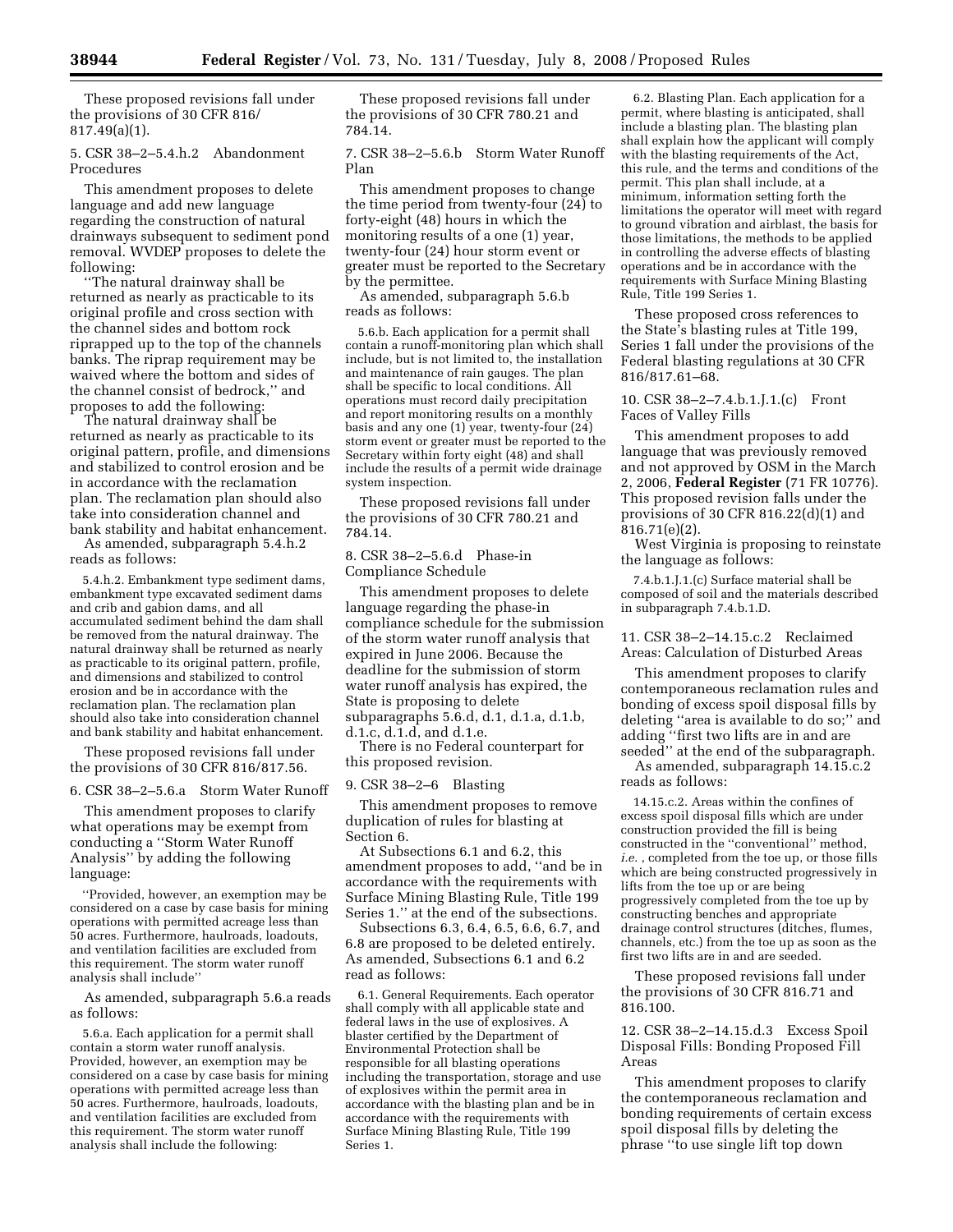construction'' and adding ''with erosion protection zones" after the word ''designed''.

As amended, subparagraph 14.15.d.3 reads as follows:

14.15.d.3. Operations that propose fills that are designed with erosion protection zones shall bond the proposed fill areas based upon the maximum amount per acre specified in WV Code § 22–3-12(b)(1).

These proposed revisions are to further clarify the requirements pursuant to the provisions of 30 CFR 800.14 and 816.71.

13. CSR 38–2–14.15.e Applicability

This amendment proposes to remove the applicability schedule that expired in 2004. The applicability schedule regarding the implementation of contemporaneous reclamation plans at subparagraphs 14.15.e, 14.15.e.1 and 14.15.e.2 are removed completely and 14.15.e.3 is renumbered as 14.15.e.

There are no Federal counterparts to the subparagraphs that the State proposes to delete.

14. CSR 38–2–23.3 Water Quality— Coal Remining Operations

This amendment proposes to make the State's remining rule consistent with the proposed changes in the State's National Pollutant Discharge Elimination System (NPDES) rules by deleting the phrase ''which began after February 4, 1987, and on a site which was mined prior to August 3, 1977,'' after ''operation''; deleting ''water quality exemptions'' and adding ''effluent limitations'' after ''the''; adding ''Title 47 Series 30 subdivision'' and deleting ''Subsection'' and adding ''6.2.d.'' after ''in''; and finally, deleting ''subsection (p), section 301 of the Federal Clean Water Act, as amended or a coal remining operation as defined in 40 CFR Part 434 as amended may qualify for the water quality exemptions set forth in 40 CFR Part 434 as amended.''

As amended, Subsection 23.3 reads as follows:

#### **23.3 Water Quality**

A coal remining operation may qualify for the effluent limitations set forth in Title 47 Series 30 subdivision 6.2.d.

These proposed revisions fall under the provisions of the U.S. Environmental Protection Agency (EPA) coal remining requirements at 40 CFR 434.70–75.

15. CSR 38–2–23.4 Requirements to Release Bonds

This amendment, which relates to bond release, proposes to delete the following language: ''and the terms and conditions set forth in the NPDES Permit in accordance with subsection (p), section 301 of the Federal Clean Water Act, as amended or 40 CFR Part 434 as amended.''

This proposed revision is to eliminate language in its rules that the State finds is no longer essential due to changes in EPA's coal remining requirements (72 FR 68000–68031).

Pursuant to Committee Substitute for Senate Bill 373, West Virginia proposes the following amendments to its Surface Mining Blasting Regulations at Title 199 CSR 1:

16. Title 199 Surface Mining Blasting Rule CSR 199–1–2–2.39

# Definitions

Various definitions relating to blasting at CSR 199–1–2–2.39 are amended by nonsubstantive grammatical changes, such as putting all definition terms in quotation marks; changing the term ''Office of Explosives and Blasting'' to ''Secretary''; and renumbering due to additions and/or deletions of terms. Because they are nonsubstantive in nature, these proposed changes are not addressed herein.

The following definitions at CSR 199– 1–2 are revised as follows:

At Subsection 2.8, ''*Blast Site*'' is amended and means the area where explosive material is handled during loading into boreholes. This includes the perimeter area formed by the loaded blast holes as measured, 50 feet in all directions from the collar of the outermost loaded borehole; or that area protected from access by a physical barrier to prevent entry to the loaded blast holes.

At Subsection 2.27, ''*Other Structure*'' is amended and means any man made structure excluding ''*protected structures*'' within or outside the permit areas which includes but is not limited to, gas wells, gas lines, water lines, towers, airports, underground mines, tunnels, bridges, and dams. The term does not include structures owned, operated, or built by the permittee for the purpose of carrying out surface mining operations.

At Subsection 2.35, ''*Secretary*'' is substantively identical to former Subsection 2.23 and means the Secretary of the Department of Environmental Protection or the Secretary's authorized agent.

At Subsection 2.36, ''*Structure*'' is amended and means ''a *protected structure*'' or ''*other structure*'' which is any manmade structures within or outside the permit areas which include, but is not limited to, dwellings, outbuildings, commercial buildings,

public buildings, community buildings, institutional buildings, gas lines, water lines, towers, airports, underground mines, tunnels and dams. The term does not include structures built and/or utilized for the purpose of carrying out the surface mining operation.

At Subsection 2.37, ''*Supervised a Blasting Crew*'' is amended and means a person that is responsible for the conduct of a blasting crew(s) and/or that the crew(s) is directed by that person.

At Subsection 2.38, ''*Surface Mine Operations*'' is amended and means all areas of surface mines, and surface area of underground mines (including shafts and slopes), areas ancillary to these operations, and the reclamation of these areas, including adjacent areas ancillary to the operations, i.e. , preparation and processing plants, storage areas, shops, haulageways, roads, and trails, which are covered by the provisions of W. Va. Code § 22–3–1 *et seq.,* and rules promulgated under that article.

At Subsection 2.39, ''*Worked on a Blasting Crew*'' is amended and means that a person has first-hand experience in storing, handling, transporting, and using explosives, and has participated in the loading, connecting, and initiation processes of blast, and has experience in blasting procedures, and preparation of blast holes.

These proposed revisions fall under the provisions of section 515(b)(15) of SMCRA and 30 CFR 816/817.61–68 and Part 850.

### 17. CSR 199–1–3.2. Blasting Plans

Subparagraph 3.2.a.5, regarding blasting plans, is amended by adding language to minimize, not reduce, dust outside the permit area.

Subparagraph 3.2.b, regarding blasting plans, is amended by requiring that the person conducting the review shall be experienced in common blasting practices utilized on surface mining operations and shall be a certified inspector. In addition, the reviewer will take into consideration the proximity of individual dwellings, structures, or communities to the blasting operations.

Subparagraph 3.2.c is amended to provide that the blasting plan shall also contain an inspection and monitoring procedure to insure that all blasting operations are conducted to minimize, not eliminate, to the maximum extent technically feasible, adverse impacts to the surrounding environment and surrounding occupied dwellings. In addition, this subsection is amended to provide that all seismographs used to monitor airblast or ground vibrations or both shall comply with the ISEE Performance Specifications for Blasting Seismographs.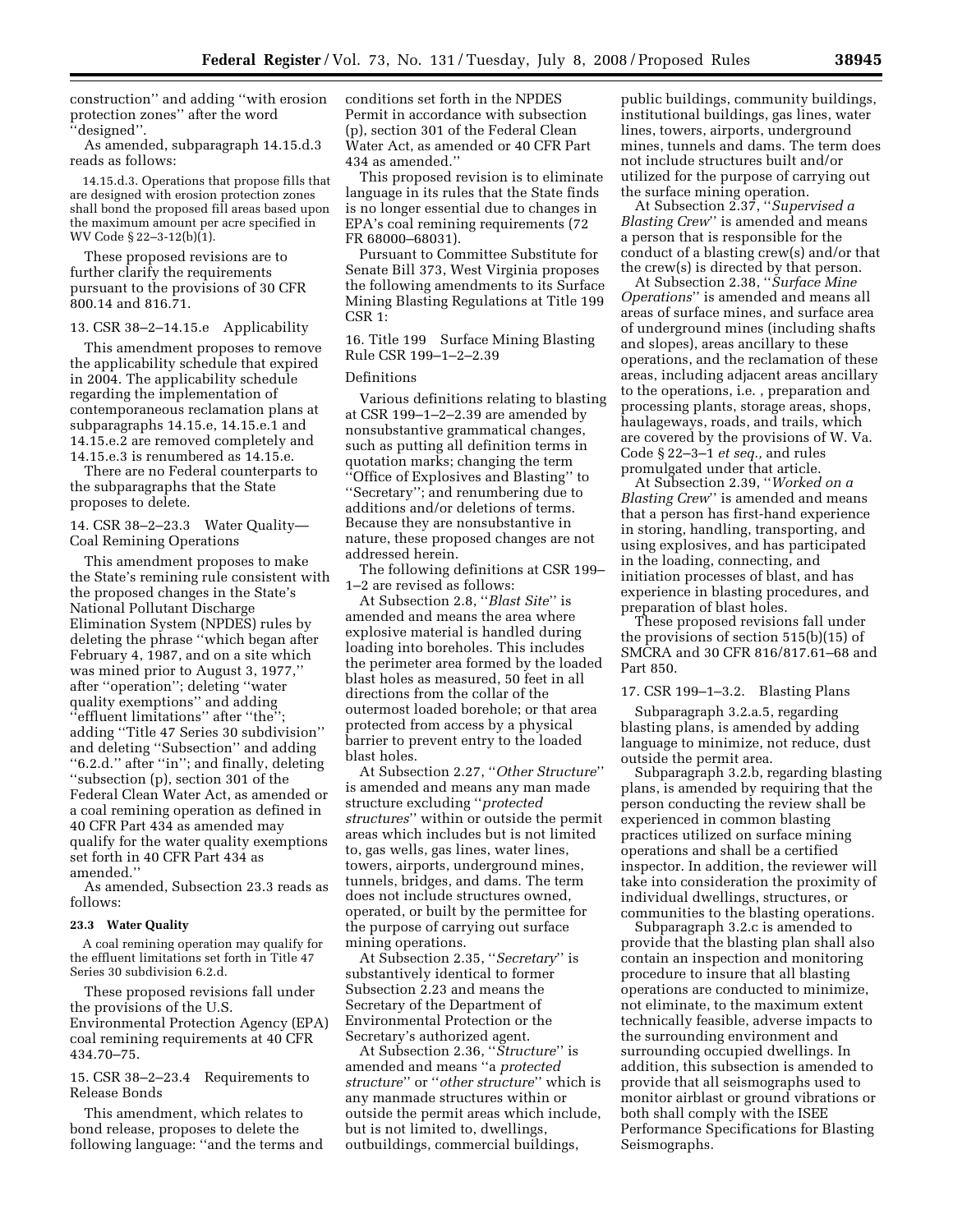Subparagraph 3.2.d is amended to provide that for operations where a blasting related notice of violation (NOV) or cessation order (CO) has been issued; the Secretary shall review the blasting plan as soon as possible, but within thirty (30) days of final disposition of the NOV or CO.

Subparagraph 3.2.e relating to the review of a blasting plan where an enforcement action has been taken by the State is deleted in its entirety.

These proposed revisions fall under the provisions of 30 CFR 816/817.61.

18. CSR 199–1–3.3 Public Notice of Blasting Operations

Subparagraph 3.3.a, relating to public notice of blasting operations, is amended by requiring that at least ten (10) days but not more than thirty (30) days prior to commencing any blasting operations which detonate five (5) pounds or more of explosives at any given time, the operator must publish a blasting schedule in a newspaper of general circulation in all the counties of the proposed permit area. The operator must republish and redistribute the schedule at least every twelve months in the same manner above. In addition, new language provides that the permittee must retain proof of publication.

At subparagraph 3.3.b.1, new language is added that states, ''Conspicuously place signs reading 'Blasting Area' along the edge of any blasting area that comes within 100 feet of any public road right-of-way, and at the point where any other road provides access to the blasting area; and'' and the existing language as follows is deleted ''Warning signs shall be conspicuously displayed at all approaches to the blasting site, along haulageways and access roads to the mining operation and at all entrances to the permit area. The sign shall at a minimum be two feet by three feet  $(2' \times 3')$  reading 'WARNING! Explosives in Use' and explaining the blasting warning and the all clear signals.''

At subparagraph 3.3.b.2, new language is added that states, ''At all entrances to the permit area from public roads or highways, place conspicuous signs which state 'Warning! Explosives in Use,' which clearly list and describe the meaning of the audible blast warning and all-clear signals that are in use,' and which explain the marking of blasting areas and charged holes awaiting firing within the permit area. The signs shall at a minimum be two feet by three feet  $(2' \times 3')$ " and the existing language as follows is being deleted ''Where blasting operations will be conducted within one hundred (100)

feet of the outside right-of-way of a public road, signs reading ''Blasting Area'', shall be conspicuously placed along the perimeter of the blasting area''.

These proposed revisions fall under the provisions of 30 CFR 816/817.44 and 816/817.66.

19. CSR 199–1–3.4 Surface Blasting at Underground Mines

This amendment proposes to add a new subparagraph, 3.4.b, regarding the regulation of surface blasting at underground mines.

Subparagraph 3.4.b is amended by adding new language that provides that blasting activities for the development of slopes and shafts will be subject to this rule and regulated as surface blasting. The operator will submit a blast plan for the initial developmental blast of shafts and slopes, which will consider all aspects of surface coal mine blasting contained in 199 CSR 1. The Secretary will then only regulate and monitor for surface effects from ground vibration and airblast for the remainder of the shaft or slope until it intersects the coal seam to be mined.

These proposed revisions fall under the provisions of 30 CFR 817.64.

20. CSR 199–1–3.5 Blast Record

Subparagraph 3.5.a is amended to require that a blasting log book be on forms formatted in a manner prescribed by the Secretary.

Subparagraph 3.5.c is amended to provide that the blasting log shall contain, at a minimum, but not limited to, the following information:

Subparagraph 3.5.c.1 is amended to require the name of the company conducting blasting;

Subparagraph 3.5.c.2 is amended to require the Article 3 permit number and shot number;

Subparagraph 3.5.c.4 is amended to require the identification of nearest other structure not owned or leased by the operator, and indicate the direction and distance, in feet, to both such structures;

Subparagraph 3.5.c.5 is amended to require estimated wind direction and speed;

Subparagraph 3.5.c.6 is amended by adding a proviso to identify material blasted, including rock type and description of conditions;

Subparagraph 3.5.c.9 is amended to require a description of different quantities of explosives used;

Subparagraph 3.5.c.14 is amended to require type and length of decking;

Subparagraph 3.5.c.15 is amended to require a description of use of blasting mats or other protective measures used;

Subparagraph 3.5.c.16 is amended to require the quantities of delay detonators used;

Subparagraph 3.5.c.17 is amended by adding the words ''when required'' in relation to seismograph records and air blast records;

Subparagraph 3.5.c.17.A is amended to require that seismograph and air blast readings include trigger levels, frequency in Hz, and full waveform readings shall be attached to the blast log;

Subparagraph 3.5.c.17.B is amended to require the name of the person who installed the seismograph, also the name of the person taking the readings;

Subparagraph 3.5.c.17.D is amended to require certification of annual calibration;

Subparagraph 3.5.c.18 is amended to require that the shot location be identified with use of blasting grids as found on the blast map, GPS, or other methods as defined by the approved blast plan;

Subparagraph 3.5.c.19 is amended by deleting the requirement for a sketch of the delay pattern for all decks and to require a detailed sketch of delay pattern, including the detonation timing for each hole or deck in the entire blast pattern, borehole loading configuration, north arrow, distance and directions to structures; and

Subparagraph 3.5.c.20 is amended to require the reasons and conditions to be noted in the blasting log for misfires, any unusual event, or violation of the blast plan.

These proposed revisions fall under the provisions of 30 CFR 816/817.68.

21. CSR 199–1–3.6. Blasting Procedures

Subparagraph 3.6.b.2 is amended to require that all approaches to the blast area remain guarded until the blaster signals the ''all clear''.

Subparagraph 3.6.c.1 regarding airblast limits is amended to provide that the maximum level in Hz be no more than –3dB. In addition, Footnote 1 was added to clarify that airblast is a flat response from 4 to 125 Hz range; at 2 Hz airblast, the microphone can have an error of no more than –3dB. Footnote 2 was added to clarify that the use of the frequency limits of 0.1 Hz or lower—flat response or C-weighted—slow response requires the Secretary's approval.

Subparagraph 3.6.c.3 is amended to require that all seismic monitoring follow the International Society of Explosives Engineers (ISEE) Field Practice Guidelines for Blasting Seismographs, unless otherwise approved in the blasting plan.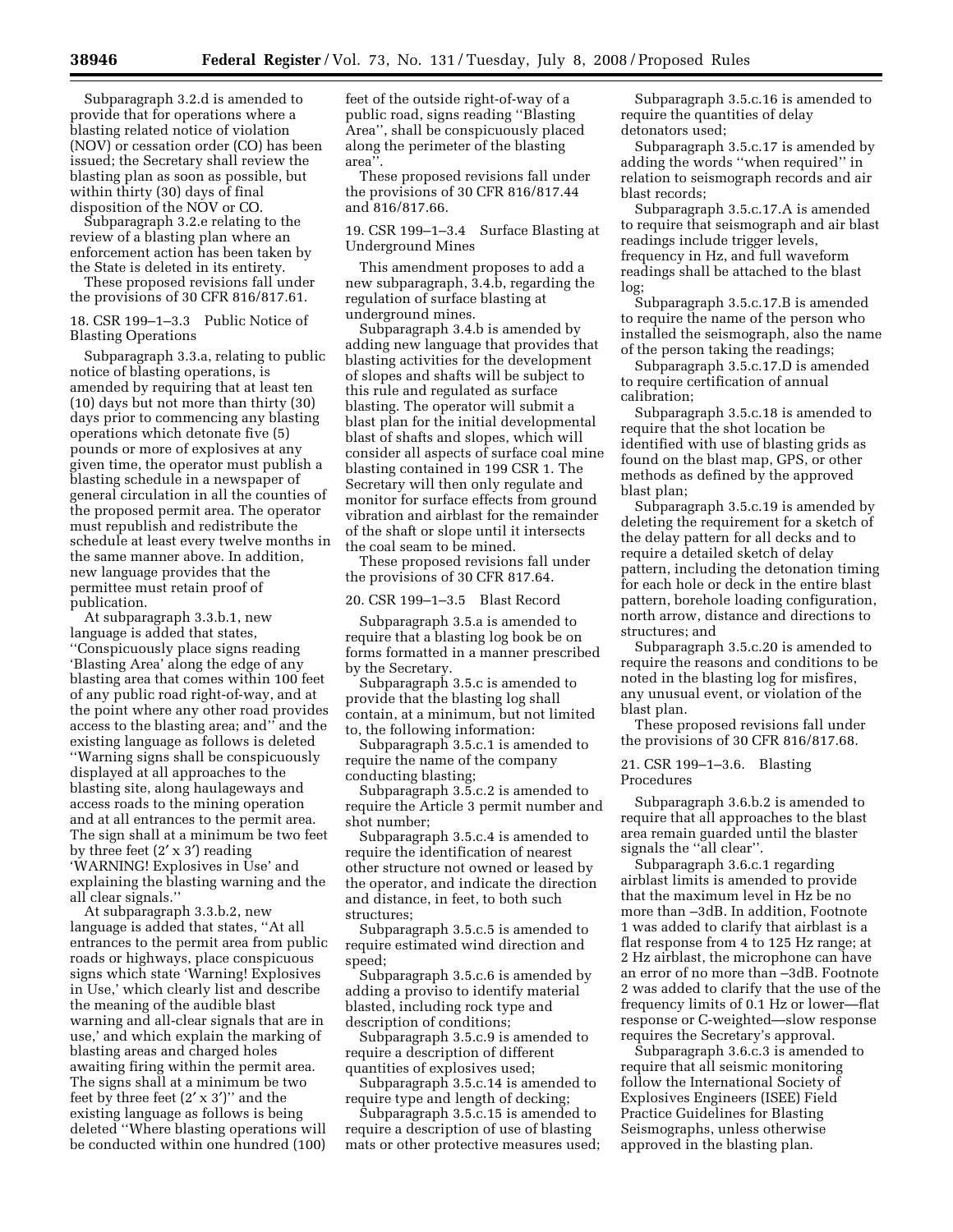Subparagraph 3.6.g is amended to provide that blasting within five hundred (500) feet of an underground mine not totally abandoned requires the concurrence of the Secretary, and the West Virginia Office of Miners Health Safety and Training.

Subparagraph 3.6.i is amended to require that all seismic monitoring follow the ISEE Field Practice Guidelines for Blasting Seismographs, unless otherwise approved in the blasting plan.

Subparagraph 3.6.l is amended by adding a reference to 3.6.i in relation to the maximum airblast and ground vibration standards that do not apply to structures owned by the permittee and leased or not leased to another person.

These proposed revisions fall under the provisions of 30 CFR 816/817.66, 816/817.67 and 816.79.

22. CSR 199–1–3.7 Blasting Control for ''Other Structures''

Subparagraph 3.7.a is amended by adding language to require that all ''other structures'' in the vicinity of the blasting area be protected from damage by the limits specified in paragraph 3.6.c.1 subdivisions 3.6.h. and 3.6.i. of this rule, unless waived in total or in part by the owner of the structure.

In addition, the waiver of the protective [limits] may be accomplished by the establishment of a maximum allowable limit on air blast limits for the structure in the written waiver agreement between the operator and the structure owner. The waiver may be presented at the time of application in the blasting plan or provided at a later date and made available for review and approval by the Secretary.

All waivers must be acquired before any blasts may be conducted [as] designed on that waiver. Language requiring that the operator specify the waiver in the blasting plan and that the Secretary approve all waivers is being deleted. In addition, language providing for alternative maximum allowable limits is being deleted.

These proposed revisions fall under the provisions of 30 CFR 816/817.67.

# 23. CSR 199–1–3.8 Pre-Blast Surveys

Subparagraph 3.8.a is amended by adding language to provide that at least thirty days prior to commencing blasting, an operator's designee shall notify in writing all owners and occupants of man made dwellings or structures that the operator or operator's designee will perform preblast surveys.

In addition, language is added to require that attention be given to documenting and establishing the preblasting condition of wells and other water systems.

Subparagraph 3.8.b is amended by adding language to require that surveys requested more than ten (10) days before the planned initiation of the blasting shall be completed and submitted to the Secretary by the operator before the initiation of blasting.

These proposed revisions fall under the provisions of 30 CFR 816/817.62.

## 24. CSR 199–1–3.9 Pre-blast Surveyors

Subparagraph 3.9.a is amended to require that, at a minimum, individuals applying as a pre-blast surveyor must have a combination of at least two (2) of the following;

3.9.a.1 experience in conducting pre-blast surveys, or

3.9.a.2 technical training in a construction, or engineering related field, or

3.9.a.3 other related training deemed equivalent by the Secretary.

In addition, language was added to clarify that all applicants must complete the pre-blast surveyor training provided by the Secretary prior to approval to conduct pre-blast surveys. The Secretary may establish a fee for approval of preblast surveyors. Language is being deleted which provides that experience working as a pre-blast surveyor may be acceptable in lieu of the education requirement.

Subparagraph 3.9.c is amended to clarify that every three (3) years after meeting initial qualifications for performing pre-blast surveys, those individuals that have met the requirements of subparagraph 3.9.a. of this rule must submit a written demonstration of qualifications of and ongoing experience performing pre-blast surveys.

In addition, language was added to provide that those individuals who have no ongoing experience must attend the training required in 3.9.a. and all applicants for re-approval must attend a minimum of 4 hours continuing education training in a subject area relative to knowledge required for conducting pre-blast surveys. Furthermore, the Secretary must approve these training programs.

Subparagraph 3.9.d is amended by adding language to require that individuals who assist in the collection of information for pre-blast surveys must complete, or be registered for, the pre-blast surveyor training provided by the Secretary in 3.9.a. Those registered to attend the next available training on the pre-blast survey requirements may assist in the collection of information for a period of no more than three (3) months, and only under the direct

supervision of an approved Pre-blast Surveyor. The Secretary shall maintain a list of all those individuals who have completed the pre-blast survey requirement training.

Subparagraph 3.9.d is also amended by deleting language which provides that an individual who is not an approved pre-blast surveyor may conduct pre-blast surveys, working as a pre-blast surveyor-in-training, only if he or she has registered to attend pre-blast surveyor training at the next available opportunity. Pre-blast surveyors-intraining may conduct pre-blast surveys, only if he or she is conducting the survey under the direct supervision of an approved pre-blast surveyor. The approved pre-blast surveyor must cosign any survey conducted by a preblast surveyor-in-training. Individuals may work as pre-blast surveyors-intraining for a period of no more than three months, prior to becoming approved pre-blast surveyors.

Subparagraph 3.9.e is amended to provide that the Secretary may disqualify an approved pre-blast surveyor and remove the person from the list of approved pre-blast surveyors, if the person allows surveys to be submitted that do not meet the requirements of W. Va. Code 22–3-13a and subsection 3.8 of this rule. In addition, language was added to provide that any person who is disqualified may appeal to the Secretary, and if not resolved to the Surface Mine Board.

These proposed revisions fall under the provisions of 30 CFR 816/817.62.

25. CSR 199–1–3.10 Pre-Blast Survey Review

Subparagraph 3.10.f is amended by adding language to provide that all persons employed by the Secretary, whose duties include review of pre-blast surveys and training of pre-blast surveyors, shall meet the requirements for pre-blast surveyors as set forth in section 3.9.

These proposed revisions fall under the provisions of 30 CFR 816/817.62.

## 26. CSR 199–1–4.1 Blaster

Certification Requirements

Subparagraph 4.1.a is amended to require each person acting in the capacity of a blaster and responsible for the blasting operation be certified by the Secretary.

Subparagraph 4.1.b is amended to require that each applicant for certification be a minimum of twenty one (21) years old. In addition, new language was added to provide that applicants who have blasting experience prior to the last three years, with documentation, may be considered by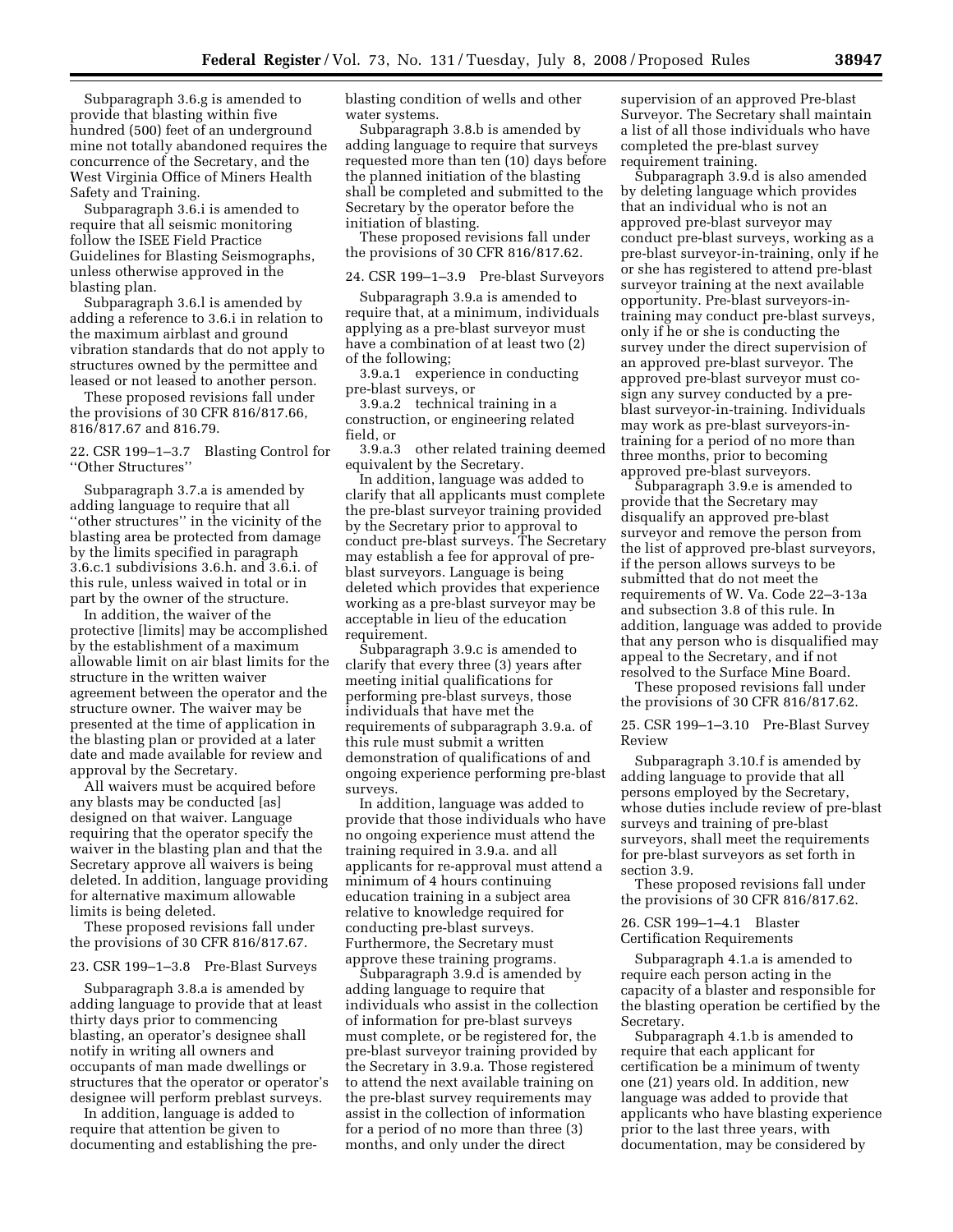the Secretary on a case-by-case basis as qualifying experience for initial certification and re-certification; provided the requirements of 4.6.c. apply.

Subparagraph 4.1.c is amended to clarify that the application for certification be on forms prescribed by the Secretary.

These proposed revisions fall under the provisions of 30 CFR 816/817.61 and 850.14.

## 27. CSR 199–1–4.2 Training

Subsection 4.2 is amended by adding language to provide that the training program will consist of the West Virginia Surface Mine Blasters Self-Study Guide Course and a classroom review of the self-study guide course.

In addition, language was added to provide that completion of the classroom review part of the training program may not be required for first time applicants.

Furthermore, applicants for certification or applicants for recertification, who cannot document the experience requirements specified in subdivision 4.1.b. of this rule, must complete the West Virginia Surface Mine Blasters Self-Study Guide.

Subparagraph 4.2.a is amended to provide that, prior to certification, all applicants, not just those who choose self study, attend a two (2) hour Blaster's Responsibilities training session addressing certified blasters' responsibilities and the disciplinary procedures contained in subsections 4.9 and 4.10 of this rule.

These proposed revisions fall under the provisions of the Federal blaster certification requirements at 30 CFR 850.13.

#### 28. CSR 199–1–4.3 Examination

Subparagraph 4.3.b is amended to clarify that the examination for certified blaster consists of three parts.

Subparagraph 4.3.d is amended to clarify that any person who fails to pass any part of the exam on the second attempt or every other subsequent attempt must certify that he/she has taken or retaken the classroom review training program described in subsection 4.2 of this rule prior to applying for another examination.

These proposed revisions fall under the provisions of the Federal blaster certification requirements at 30 CFR 850.14.

# 29. CSR 199–1–4.5 Blaster Certification Prohibitions

Subparagraph 4.5.d is amended by adding language to provide that persons who have had their blasters certification suspended or revoked in any other state may be required to show cause as to why they should be considered for certification.

These proposed revisions fall under the provisions of the Federal blaster certification requirements at 30 CFR 850.15.

#### 30. CSR 199–1–4.6 Retraining

Subparagraph 4.6.c is amended to clarify that an applicant for recertification who does not meet the experience requirements of subdivision 4.1.b of this rule must take the training course defined in section 4.2.

These proposed revisions fall under the provisions of the Federal blaster certification requirements at 30 CFR 850.15.

# 31. CSR 199–1–4.7 Blaster's Certificate

Subparagraph 4.7.d is amended by adding language to clarify that a certified blaster shall not take any instruction or direction on blast design, explosives loading, handling, transportation and detonation from a person not holding a West Virginia blasters certificate, if such instruction or direction may result in an unlawful act, or an improper or unlawful action that may result in unlawful effects of a blast.

In addition, a person not holding a West Virginia blasters certification who requires a certified blaster to take such action may be prosecuted under W. Va. Code 22–3–17(c) or (i).

These proposed revisions fall under the provisions of the Federal blaster certification requirements at 30 CFR 850.15.

32. CSR 199–1–4.9.a Suspension and Revocation

Subparagraph 4.9.a.2 is amended by adding language relating to Imminent Harm Suspension. The new language is as follows:

A certified inspector has the authority to issue a temporary suspension order to a certified blaster when an imminent danger to the health or safety of the public exists, or can reasonably be expected to cause significant, imminent environmental harm to land, air or water resource by any condition, practice, or violation of this rule or any permit condition. The temporary suspension order shall take effect immediately.

4.9.a.2.A. The Secretary shall formally investigate the incident(s) and provide written findings to the blaster within fifteen days following the effective date of the temporary suspension.

4.9.a.2.B. Informal Conference—Unless waived in writing by the certified blaster, an informal conference shall be held at or near the site relevant to the violation. This informal conference shall be held within twenty-four hours after the temporary suspension order becomes effective. The

conference shall be held before the Secretary, who shall evaluate the blasters' performance and upon conclusion of the hearing shall; determine if the temporary suspension of the blaster shall remain in force, withdraw the suspension, or uphold in part.

4.9.a.2.C. Appeal to the Secretary—If a blaster chooses to appeal the results of the informal conference or the written findings of the initial investigation; they may appeal the results within in five days to the Secretary. The appeal shall include written reasons for the appeal. The Secretary shall conduct a hearing within ten days of receipt of the appeal.

4.9.a.2.D. Any blaster receiving a temporary suspension may appeal the decision of the Secretary to the Surface Mine Board.

4.9.a.5 is amended by adding language to provide that any blaster receiving a suspension or revocation may appeal the decision to the Secretary and to the Surface Mine Board.

These proposed revisions fall under the provisions of the Federal blaster certification requirements at 30 CFR 850.15.

## 33. CSR 199–1–4.13 Blasting Crew

Subsection 4.13 is amended to provide that persons who are not certified and who are assigned to a blasting crew, or assist in the use of explosives, shall receive directions and on-the-job training from the certified blaster in the technical aspects of blasting operations, including applicable state and federal laws governing the storage, transportation, and proper use of explosives.

These proposed revisions fall under the provisions of the Federal blaster certification requirements at 30 CFR 816/817.61 and 850.13.

34. CSR 199–1–4.14 Reciprocity With Other States

Subsection 4.14 is amended by adding language to clarify that reciprocity is a one time only process. Any blaster who has been issued a certification through reciprocity and fails to meet the recertification requirements will be required to reexamine and may be required to provide refresher training documentation, as per section 4.6.a of this rule.

These proposed revisions fall under the provisions of Section 719 of SMCRA and 30 CFR Part 850.

## 35. CSR 199–1–5.2 Filing a Blasting Damage Claim

Subparagraph 5.2.a is amended to clarify that only a certified inspector will be assigned to conduct a field investigation to determine the initial merit of the damage claim and what such an investigation by a certified inspector is to include.

Subparagraph 5.2.a.3 is amended to require that the inspector will make a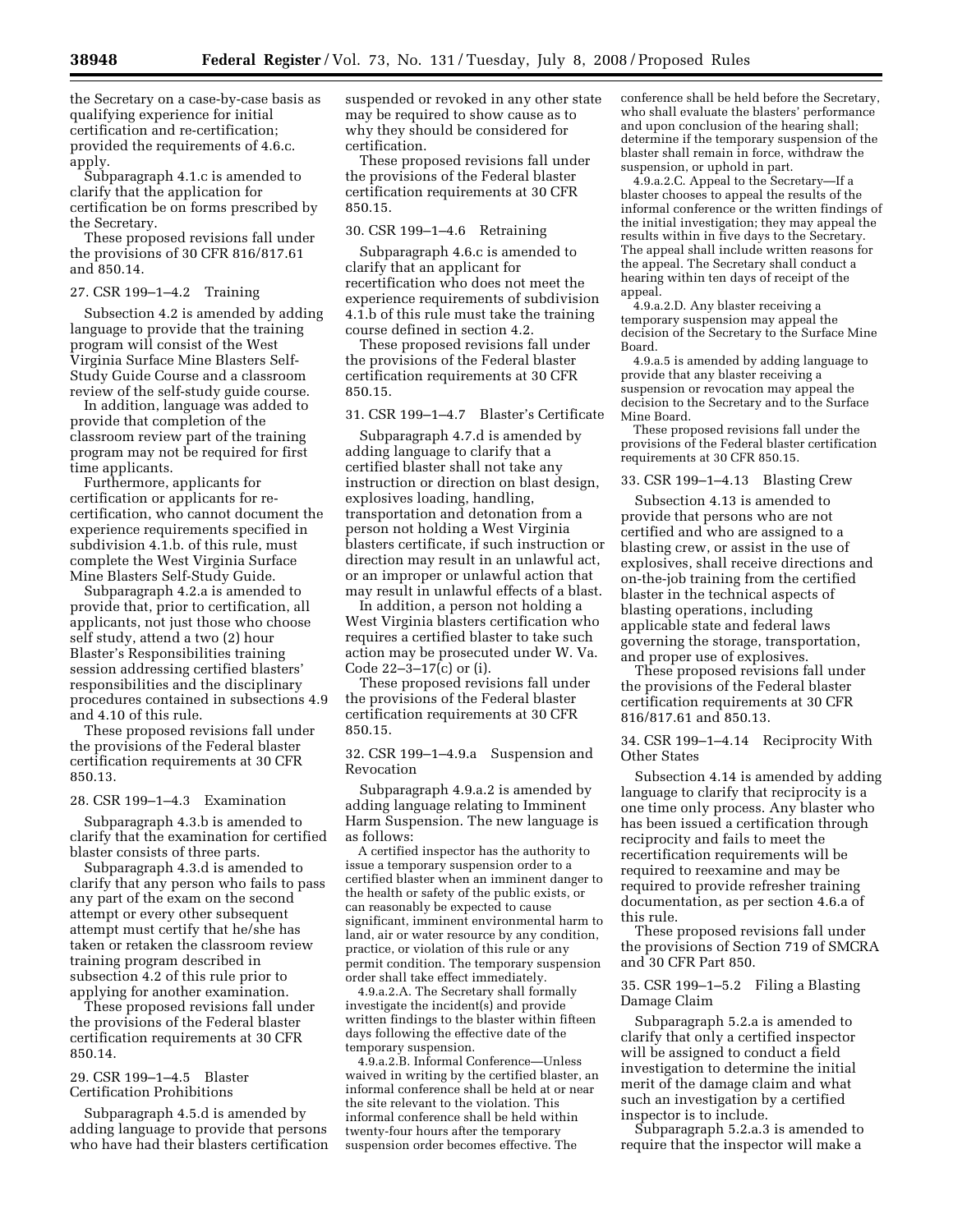written report on the investigation that describes the nature and extent of the alleged damage, taking into consideration the condition of the structure, observed defects, or preexisting damage that is accurately indicated on a pre-blast survey, conditions of the structure that existed where there has been no blasting conducted by the operator, or other reliable indicators that the alleged damage actually pre-dated the blasting by the operator.

In addition, the language was revised to clarify that the inspector will make one of the initial determinations in 5.2.a.3.A. through 5.2.a.3.C., notify the claims administrator, make a recommendation on the merit of the claim, and supply information that the claims administrator needs to sufficiently document the claim.

The possible determinations are:

5.2.a.3.A. There is merit that blasting caused the alleged damage; or

5.2.a.3.B. There is no merit that blasting caused the alleged damage.

5.2.a.3.C. The determination of merit as to whether blasting caused or did not cause the alleged damage cannot be made.

Subparagraph 5.2.a.4 is amended by deleting former 5.2.a.3.C and adding similar language to clarify that the inspector will inform the property owner of the following four resolution options available for the alleged blasting damage:

5.2.a.4.A. Withdraw the claim, with no further action required by the Secretary;

5.2.a.4.B. File a claim with the operator or the operator's general liability insurance carrier;

5.2.a.4.C. File a claim with the homeowner's insurance carrier; or

5.2.a.4.D. Submit to the Secretary's claims process.

Subparagraph 5.2.a.5 is amended by deleting and adding language to provide that if the property owner declines part 5.2.a.4.D of this rule, the Secretary's involvement will be concluded.

Subparagraph 5.2.a.6 is amended to clarify that the determination as to the merit of a claim is to be made by the inspector.

These proposed revisions fall under the provisions of 30 CFR 816/817.62.

## 36. CSR 199–1–6 Arbitration for Blasting Damage Claims

Subsection 6.1, relating to the listing of arbitrators, is amended by adding language to provide that once a year the Environmental Advocate, and industry representatives (selected by the West Virginia Coal Association, Inc.) may

move to strike up to twenty-five percent (25%) of the list, with cause.

Subsection 6.4 is amended by adding language to require the parties for arbitration shall choose an arbitrator within fifteen (15) days of receipt of the notice.

These proposed revisions fall under the provisions of Section 515(b)(15) of SMCRA and 30 CFR 816/817.62.

37. CSR 199–1–7 Explosive Material Fees

Subsection 7.2 is amended by adding language to require copies of blast logs to verify the accuracy of the report and fee calculation made by operators.

Subsection 7.3 is amended by adding language that for the purpose of this section; detonators, caps, detonating cords, and initiation systems are exempt from the calculation for explosive material fees. However, the Secretary may require reporting on the use of these products.

These proposed revisions fall under the provisions of sections 515(b)(15) and 719 of SMCRA.

Pursuant to Committee Substitute for Senate Bill 751, West Virginia proposes the following amendments to section 22–3–11 of the WVSMCRA:

38. WVSCMRA 22–3–11 Bonds; Amount and Method of Bonding; Bonding Requirements; Special Reclamation Tax and Funds; Prohibited Acts; Period of Bond Liability.

This amendment revises section 22– 3–11 of the WVSCMRA relating to the State's alternative bonding system. As stated in the WVDEP's April 8, 2008, letter transmitting the program amendment, the revisions contained in Committee Substitute for Senate Bill 751 related ''\* \* \* generally to the special reclamation tax by establishing the Special Reclamation Water Trust Fund; continuing and reimposing a tax on clean coal mined for deposit into both funds; requiring the secretary to look at alternative programs; and authorizing secretary to promulgate legislative rules implementing the alternative programs.'' Only substantive statutory revisions are addressed herein. Nonsubstantive editorial, formatting or recodification changes are not addressed in this rule.

The provisions relating to the creation of the Special Reclamation Water Trust Fund and the reinstatement and increase in the special reclamation tax to seven and four-tenths cents per ton as contained in section 22–3–11 (g) and (h)(1), respectively, have been approved by OSM on an interim basis in a separate **Federal Register** notice (June 16, 2008; 73 FR 33884). These

provisions, while summarized in this amendment, are subject to public notice and comment in that separate **Federal Register** notice. OSM will render a final decision either separately or jointly on those provisions and all other provisions identified herein relating to the State's alternative bonding system after the close of both public comment periods.

Subsection 22–3–11(a) of the WVSCMRA is amended by adding language to provide that the penal amount of the bond shall be for each acre or fraction of an acre.

Subsection 22–3–11(g) of the WVSCMRA is amended by adding language to provide that the Special Reclamation Fund previously created is continued. In addition, the Special Reclamation Water Trust Fund is created within the State Treasury into and from which moneys shall be paid for the purpose of assuring a reliable source of capital to reclaim and restore water treatment systems on forfeited sites. The moneys accrued in both funds, any interest earned thereon and yield from investments by the State Treasurer or West Virginia Investment Management Board are reserved solely and exclusively for the purposes set forth in this section and section seventeen, article one of this chapter.

The funds shall be administered by the secretary who is authorized to expend the moneys in both funds for the reclamation and rehabilitation of lands which were subjected to permitted surface mining operations and abandoned after the third day of August, one thousand nine hundred seventyseven, where the amount of the bond posted and forfeited on the land is less than the actual cost of reclamation, and where the land is not eligible for abandoned mine land reclamation funds under article two of this chapter. The secretary shall develop a long-range planning process for selection and prioritization of sites to be reclaimed so as to avoid inordinate short-term obligations of the assets in both funds of such magnitude that the solvency of either is jeopardized. The secretary may use both funds for the purpose of designing, constructing and maintaining water treatment systems when they are required for a complete reclamation of the affected lands described in this subsection. The secretary may also expend an amount not to exceed ten percent of the total annual assets in both funds to implement and administer the provisions of this article and, as they apply to the Surface Mine Board, articles one and four, chapter twentytwo-b of this code.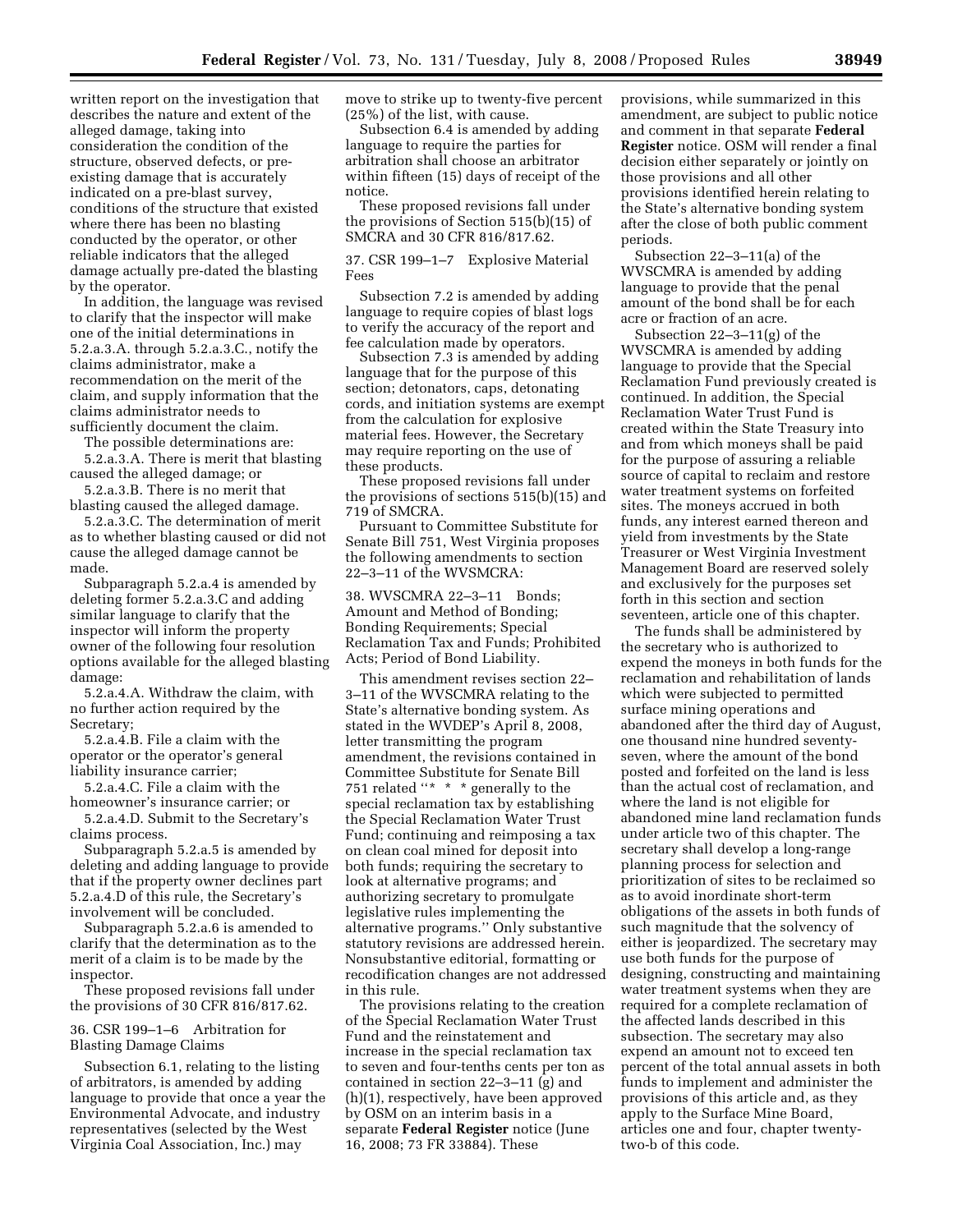Subsection 22–3–11(h)(1) of the WVSCMRA is amended by adding language to provide that for tax periods commencing on and after the first day of July, two thousand eight, every person conducting coal surface mining shall remit a special reclamation tax as follows:

(A) For the initial period of twelve months, ending the thirtieth day of June, two thousand nine, seven and fourtenths cents per ton of clean coal mined, the proceeds of which shall be allocated by the secretary for deposit in the Special Reclamation Fund and the Special Reclamation Water Trust Fund;

(B) An additional seven cents per ton of clean coal mined, the proceeds of which shall be deposited in the Special Reclamation Fund. The tax shall be levied upon each ton of clean coal severed or clean coal obtained from refuse pile and slurry pond recovery or clean coal from other mining methods extracting a combination of coal and waste material as part of a fuel supply. The additional seven-cent tax shall be reviewed and, if necessary, adjusted annually by the Legislature upon recommendation of the council pursuant to the provisions of section seventeen, article one of this chapter: *Provided*, That the tax may not be reduced until the Special Reclamation Fund and Special Reclamation Water Trust Fund have sufficient moneys to meet the reclamation responsibilities of the state established in this section.

Subsection 22–3–11(h)(2) of the WVSCMRA is amended to clarify that in managing the Special Reclamation Program, the secretary shall:

(A) Pursue cost-effective alternative water treatment strategies; and

(B) Conduct formal actuarial studies every two years and conduct informal reviews annually on both the Special Reclamation Fund and Special Reclamation Water Trust Fund.

Subsection 22–3–11(h)(3) of the WVSCMRA is amended to delete obsolete language relating to tasks that were to be completed by the secretary by December 31, 2005, and adding language to provide that prior to the thirty-first day of December, two thousand eight, the secretary shall:

(A) Determine the feasibility of creating an alternate program, on a voluntary basis, for financially sound operators by which those operators pay an increased tax into the Special Reclamation Fund in exchange for a maximum per acre bond that is less than the maximum established in subsection (a) of this section;

(B) Determine the feasibility of creating an incremental bonding program by which operators can post a reclamation bond for those areas actually disturbed within a

permit area, but for less than all of the proposed disturbance and obtain incremental release of portions of that bond as reclamation advances so that the released bond can be applied to approved future disturbance; and

(C) Determine the feasibility for sites requiring water reclamation by creating a separate water reclamation security account or bond for the costs so that the existing reclamation bond in place may be released to the extent it exceeds the costs of water reclamation.

Subsection  $22-3-11(h)(4)$  of the WVSCMRA is amended to provide that if the secretary determines that the alternative program, the incremental bonding program or the water reclamation account or bonding programs reasonably assure that sufficient funds will be available to complete the reclamation of a forfeited site and that the Special Reclamation Fund will remain fiscally stable, the secretary is authorized to propose legislative rules in accordance with article three, chapter twenty-nine-a of this code to implement an alternate program, a water reclamation account or bonding program or other funding mechanisms or a combination thereof.

Subsection 22–3–11(l) of the WVSCMRA is amended by adding language to clarify that the Tax Commissioner shall deposit the moneys collected with the Treasurer of the State of West Virginia to the credit of the Special Reclamation Fund and Special Reclamation Water Trust Fund. Existing language providing that the moneys in the fund are to be placed by the Treasurer in an interest bearing account with the interest being returned to the fund on an annual basis is being deleted.

Subsection 22–3–11(m) of the WVSCMRA is amended by adding the words ''in both funds'' at the end of the sentence. The provision now reads, ''At the beginning of each quarter, the secretary shall advise the State Tax Commissioner and the Governor of the assets, excluding payments, expenditures and liabilities, in both funds.''

These proposed revisions fall under the provisions of section 509(c) of SMCRA and 30 CFR 800.11(e).

## **III. Public Comment Procedures**

Under the provisions of 30 CFR 732.17(h), we are seeking your comments on whether these amendments satisfy the applicable program approval criteria of 30 CFR 732.15. If we approve these revisions, they will become part of the West Virginia program.

### *Written Comments*

Send your written comments to OSM at one of the addresses given above. Your comments should be specific, pertain only to the issues proposed in this rulemaking, and include explanations in support of your recommendations. We may not consider or respond to your comments when developing the final rule if they are received after the close of the comment period (see **DATES**) or sent to an address other than those listed above (see **ADDRESSES**).

## *Availability of Comments*

Before including your address, phone number, e-mail address, or other personal identifying information in your comment, you should be aware that your entire comment—including your personal identifying information—may be made publicly available at any time. While you can ask us in your comment to withhold your personal identifying information from public review, we cannot guarantee that we will be able to do so.

#### *Public Hearing*

If you wish to speak at the public hearing, contact the person listed under **FOR FURTHER INFORMATION CONTACT** by 4 p.m. EDT on July 23, 2008. If you are disabled and need reasonable accommodations to attend a public hearing, contact the person listed under **FOR FURTHER INFORMATION CONTACT**. We will arrange the location and time of the hearing with those persons requesting the hearing. If no one requests an opportunity to speak, we will not hold a hearing.

To assist the transcriber and ensure an accurate record, we request, if possible, that each person who speaks at the public hearing provide us with a written copy of his or her comments. The public hearing will continue on the specified date until everyone scheduled to speak has been given an opportunity to be heard. If you are in the audience and have not been scheduled to speak and wish to do so, you will be allowed to speak after those who have been scheduled. We will end the hearing after everyone scheduled to speak and others present in the audience who wish to speak, have been heard.

#### *Public Meeting*

If there is limited interest in participation in a public hearing, we may hold a public meeting rather than a public hearing. If you wish to meet with us to discuss the amendment, please request a meeting by contacting the person listed under **FOR FURTHER INFORMATION CONTACT**. All such meetings